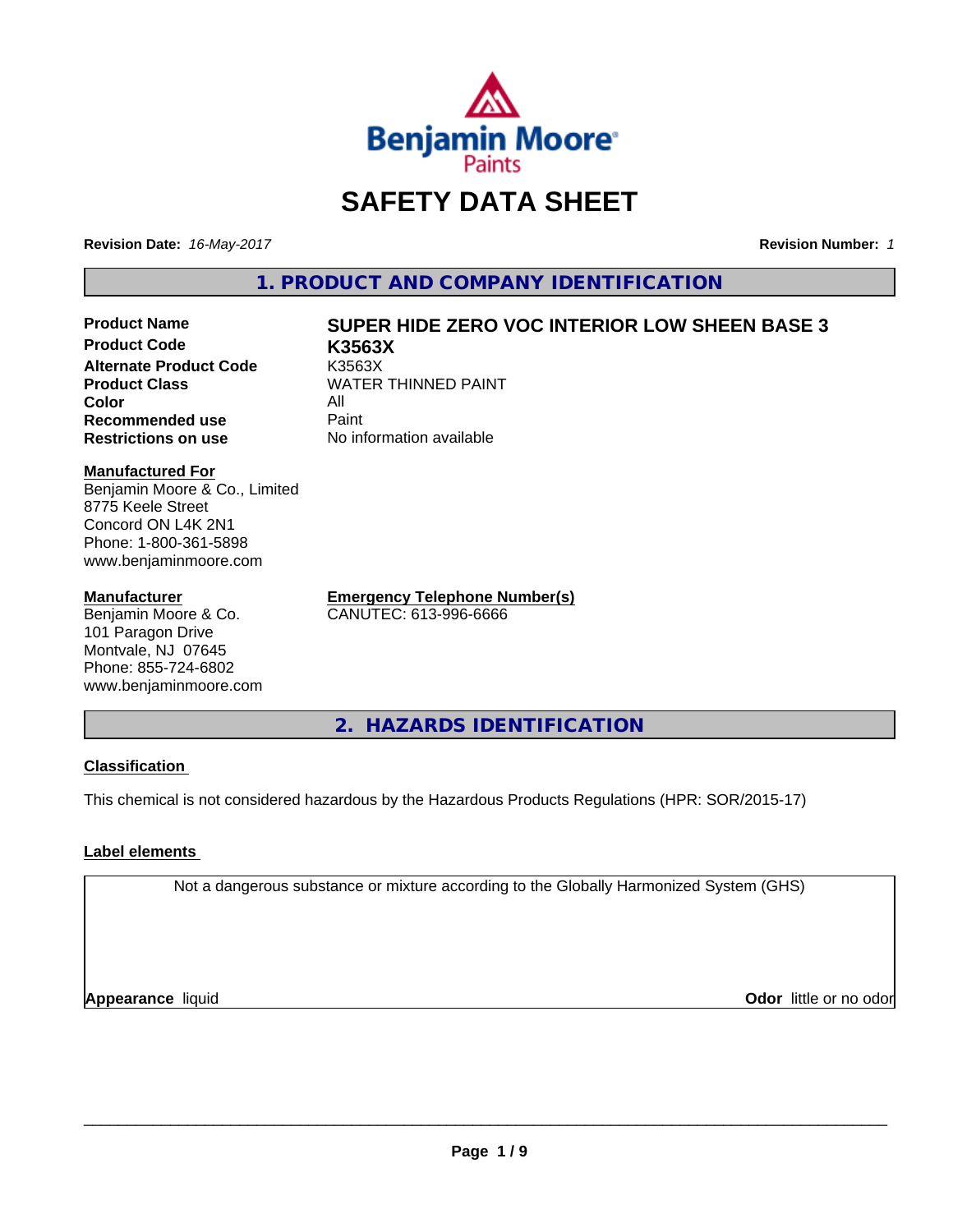#### **Other information**

No information available

# **3. COMPOSITION INFORMATION ON COMPONENTS**

| .<br>ˈName<br>Chemical      | <b>CAS-No</b>                             | Weim.<br>$-1 - 0/1$<br>(max)             |
|-----------------------------|-------------------------------------------|------------------------------------------|
| _imestone                   | $\sim$ $\sim$<br>1017<br>-65-             | 30%<br>$\overline{\phantom{a}}$<br>. U - |
| $- -$<br>dioxide<br>itanium | $\sim$ $\sim$<br>3463<br>ว.ว-เว <i>ิเ</i> | 5%                                       |

| No hazards which require special first aid measures.<br><b>General Advice</b>                                                                                                                                          |
|------------------------------------------------------------------------------------------------------------------------------------------------------------------------------------------------------------------------|
| Rinse thoroughly with plenty of water for at least 15<br><b>Eye Contact</b><br>minutes and consult a physician.                                                                                                        |
| <b>Skin Contact</b><br>Wash off immediately with soap and plenty of water while<br>removing all contaminated clothes and shoes.                                                                                        |
| Move to fresh air. If symptoms persist, call a physician.<br><b>Inhalation</b>                                                                                                                                         |
| Clean mouth with water and afterwards drink plenty of<br>Ingestion<br>water. Consult a physician if necessary.                                                                                                         |
| None known.<br><b>Most Important Symptoms/Effects</b>                                                                                                                                                                  |
| Treat symptomatically.<br><b>Notes To Physician</b>                                                                                                                                                                    |
| 5. FIRE-FIGHTING MEASURES                                                                                                                                                                                              |
| Use extinguishing measures that are appropriate to local<br><b>Suitable Extinguishing Media</b><br>circumstances and the surrounding environment.                                                                      |
| As in any fire, wear self-contained breathing apparatus<br><b>Protective Equipment And Precautions For</b><br>pressure-demand, MSHA/NIOSH (approved or equivalent)<br><b>Firefighters</b><br>and full protective gear. |

**Specific Hazards Arising From The Chemical Closed containers may rupture if exposed to fire or** extreme heat.

**Sensitivity To Static Discharge** No

**Sensitivity To Mechanical Impact** No

**Flash Point Data Flash Point (°F)**  $\qquad \qquad$  Not applicable **Flash Point (°C)**  $\qquad \qquad$  Not applicable **Flash Point Method** Not applicable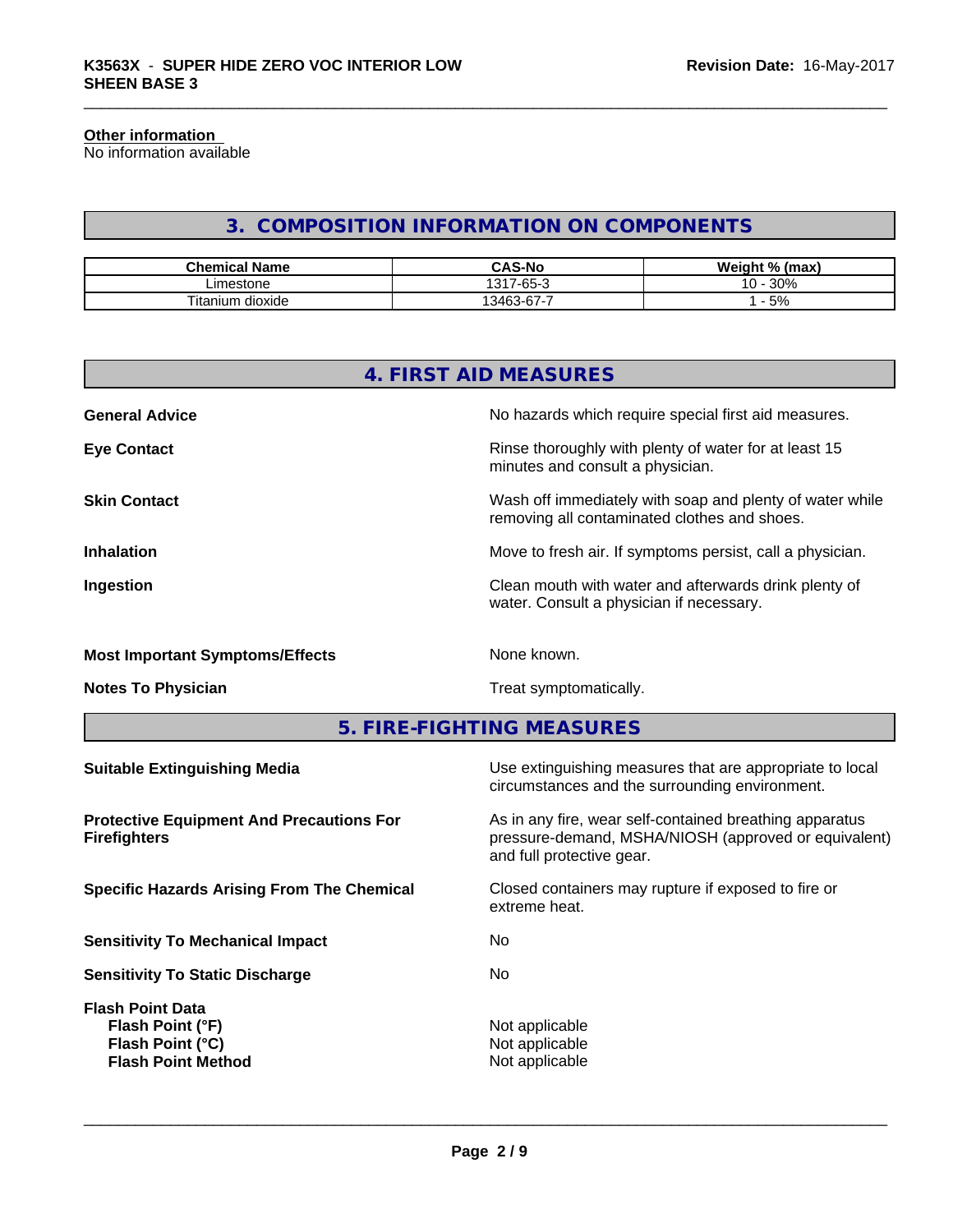#### **Flammability Limits In Air**

**Lower Explosion Limit** Not applicable **Upper Explosion Limit** Not applicable

**NFPA Health:** 1 **Flammability:** 0 **Instability:** 0 **Special:** Not Applicable

#### **NFPA Legend**

- 0 Not Hazardous
- 1 Slightly
- 2 Moderate
- 3 High
- 4 Severe

*The ratings assigned are only suggested ratings, the contractor/employer has ultimate responsibilities for NFPA ratings where this system is used.*

*Additional information regarding the NFPA rating system is available from the National Fire Protection Agency (NFPA) at www.nfpa.org.*

# **6. ACCIDENTAL RELEASE MEASURES**

**Personal Precautions Avoid contact with skin, eyes and clothing. Ensure** Avoid contact with skin, eyes and clothing. Ensure adequate ventilation.

**Other Information Discription Prevent further leakage or spillage if safe to do so.** 

**Environmental Precautions** See Section 12 for additional Ecological Information.

**Methods For Clean-Up Example 20 All 20 All 20 All 20 All 20 All 20 All 20 All 20 All 20 All 20 All 20 All 20 All 20 All 20 All 20 All 20 All 20 All 20 All 20 All 20 All 20 All 20 All 20 All 20 All 20 All 20 All 20 All 2** shovel into suitable containers for disposal.

## **7. HANDLING AND STORAGE**

**Handling Handling Avoid contact with skin, eyes and clothing. Avoid breathing** vapors, spray mists or sanding dust. In case of insufficient ventilation, wear suitable respiratory equipment.

**Storage** Storage **Keep container tightly closed.** Keep out of the reach of children.

**Incompatible Materials Incompatible Materials No information available** 

 $\overline{\phantom{a}}$  ,  $\overline{\phantom{a}}$  ,  $\overline{\phantom{a}}$  ,  $\overline{\phantom{a}}$  ,  $\overline{\phantom{a}}$  ,  $\overline{\phantom{a}}$  ,  $\overline{\phantom{a}}$  ,  $\overline{\phantom{a}}$  ,  $\overline{\phantom{a}}$  ,  $\overline{\phantom{a}}$  ,  $\overline{\phantom{a}}$  ,  $\overline{\phantom{a}}$  ,  $\overline{\phantom{a}}$  ,  $\overline{\phantom{a}}$  ,  $\overline{\phantom{a}}$  ,  $\overline{\phantom{a}}$ 

**8. EXPOSURE CONTROLS/PERSONAL PROTECTION**

#### **Exposure Limits**

*No exposure limits have been established for this product.*

| <b>Chemical Name</b> | ACGIH             | <b>Alberta</b>    | <b>British Columbia</b>    | Ontario           | Quebec                       |
|----------------------|-------------------|-------------------|----------------------------|-------------------|------------------------------|
| Limestone            | N/E               | 10 mg/m $3$ - TWA | 10 mg/m $3$ - TWA          | N/E               | 10 mg/m <sup>3</sup> - TWAEV |
|                      |                   |                   | $3 \text{ ma/m}^3$ - TWA   |                   |                              |
|                      |                   |                   | $20 \text{ ma/m}^3$ - STEL |                   |                              |
| Titanium dioxide     | 10 mg/m $3$ - TWA | 10 mg/m $3$ - TWA | 10 mg/m $3$ - TWA          | 10 mg/m $3$ - TWA | 10 mg/m $3$ - TWAEV          |
|                      |                   |                   | $3 \text{ ma/m}^3$ - TWA   |                   |                              |

**Legend**

ACGIH - American Conference of Governmental Industrial Hygienists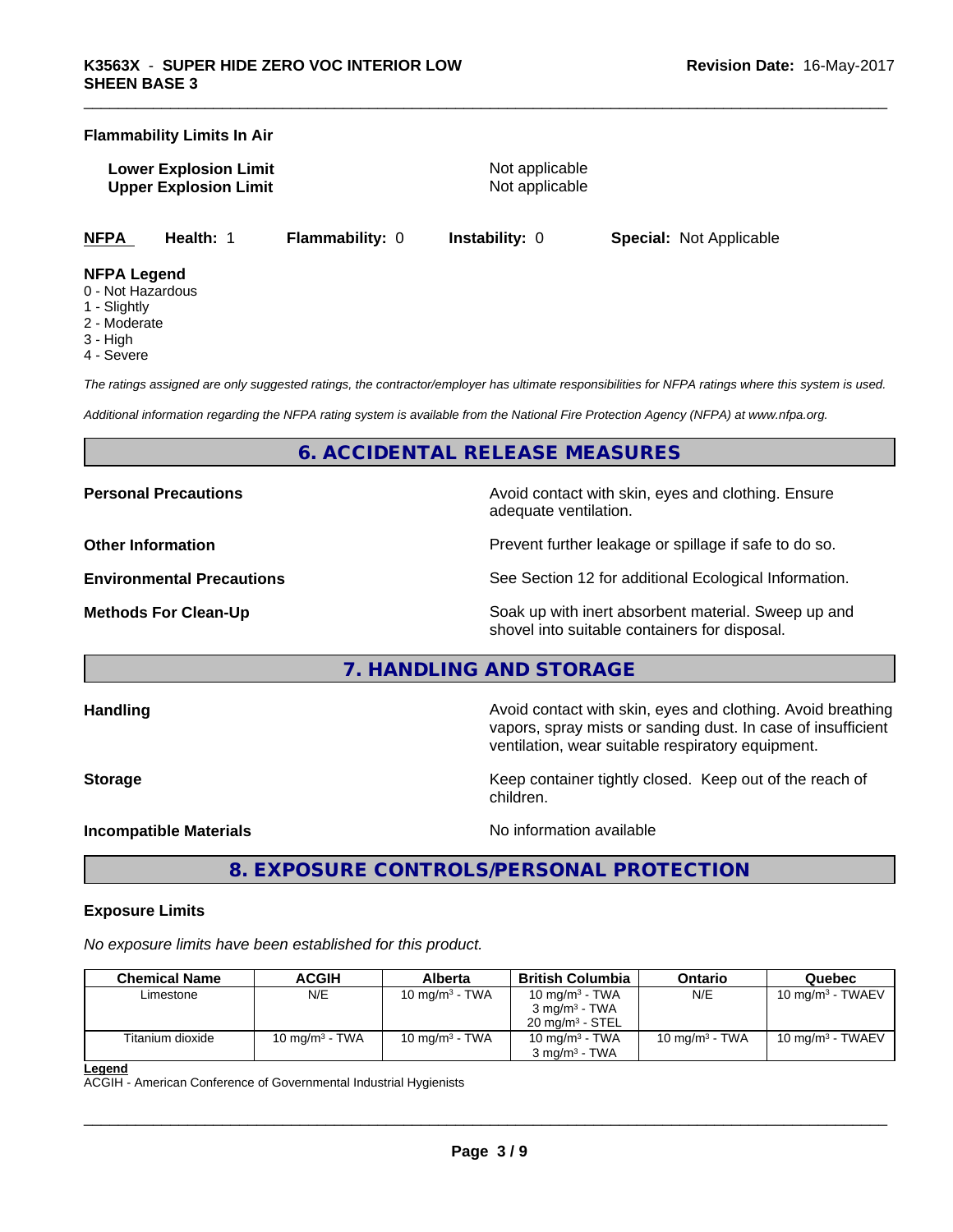Alberta - Alberta Occupational Exposure Limits British Columbia - British Columbia Occupational Exposure Limits Ontario - Ontario Occupational Exposure Limits Quebec - Quebec Occupational Exposure Limits N/E - Not established

# **Personal Protective Equipment**

**Engineering Measures Ensure** Ensure adequate ventilation, especially in confined areas.

**Eye/Face Protection Safety glasses with side-shields. Skin Protection Protective gloves and impervious clothing. Respiratory Protection In case of insufficient ventilation wear suitable respiratory** equipment.

**Hygiene Measures Avoid contact with skin, eyes and clothing. Remove and Avoid contact with skin, eyes and clothing. Remove and Avoid contact with skin, eyes and clothing. Remove and** wash contaminated clothing before re-use. Wash thoroughly after handling.

# **9. PHYSICAL AND CHEMICAL PROPERTIES**

**Appearance** liquid **Odor** little or no odor **Odor Threshold No information available No information available Density (Ibs/gal)** 9.9 - 10.2<br> **Specific Gravity** 1.18 - 1.22 **Specific Gravity pH pH**  $\blacksquare$ **Viscosity (cps)** No information available in the Viscosity (cps) **Solubility No information available No information available Water Solubility Water Solubility No information available Evaporation Rate No information available No information available Vapor Pressure** No information available **Vapor Density Vapor Density No information available Wt.** % Solids 40 - 50 **Vol. % Solids** 30 - 40 **Wt. % Volatiles** 50 - 60 **Vol. % Volatiles** 60 - 70 **VOC Regulatory Limit (g/L)** < 5 **Boiling Point (°F)** 212 **Boiling Point (°C)** 100 **Freezing Point (°F)** 32 **Freezing Point (°C)** 0 **Flash Point (°F)** Not applicable **Flash Point (°C)** Not applicable **Flash Point Method** Not applicable **Flammability (solid, gas)** Not applicable **Upper Explosion Limit** Not applicable **Lower Explosion Limit Contract Accord Accord Accord Accord Accord Accord Accord Accord Accord Accord Accord Accord Accord Accord Accord Accord Accord Accord Accord Accord Accord Accord Accord Accord Accord Accord Accord Autoignition Temperature (°F)** No information available **Autoignition Temperature (°C)** No information available **Decomposition Temperature (°F)** No information available **Decomposition Temperature (°C)** No information available **Partition Coefficient (n-octanol/water)** No information available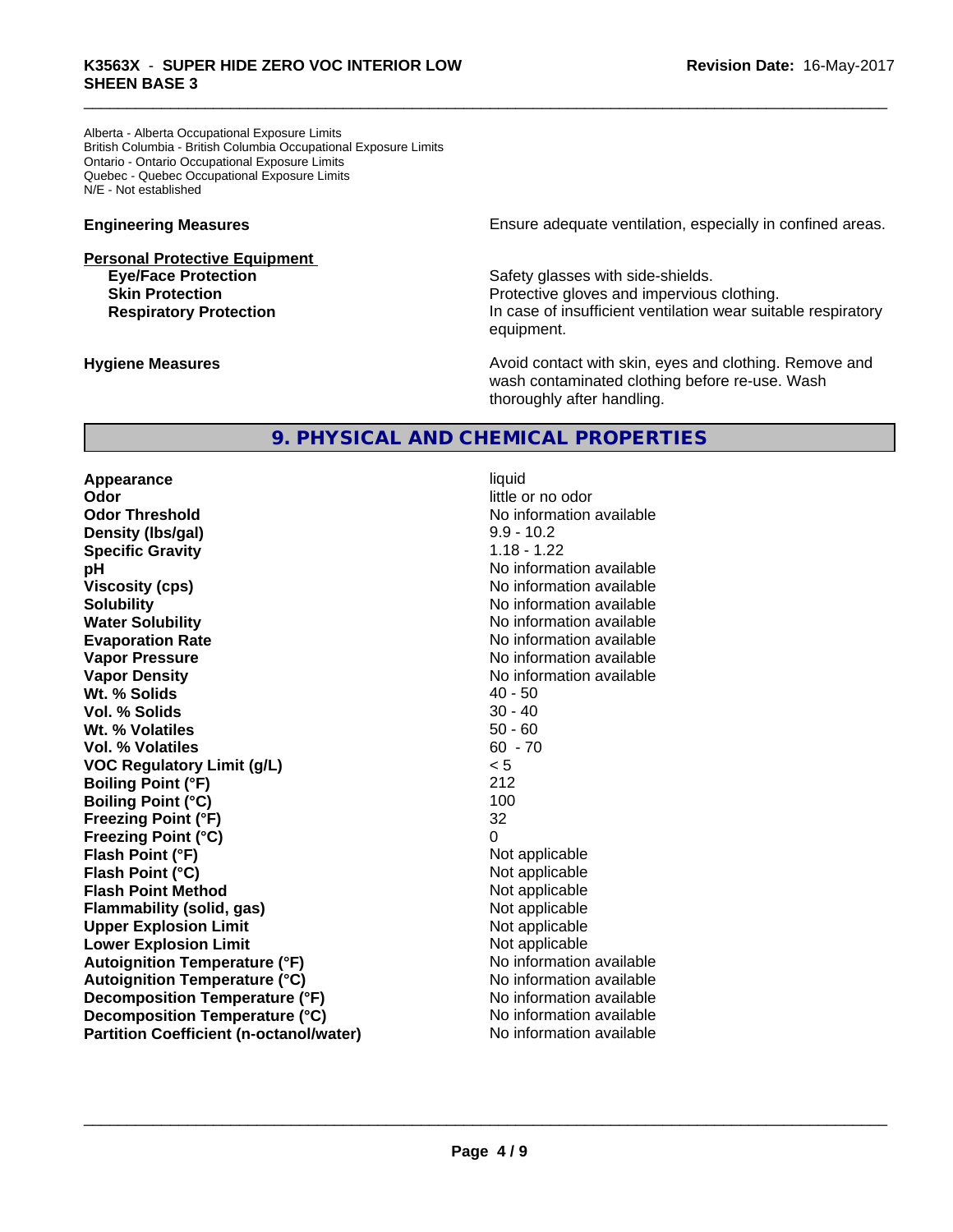# **10. STABILITY AND REACTIVITY**

| <b>Reactivity</b>                         | Not Applicable                           |  |
|-------------------------------------------|------------------------------------------|--|
| <b>Chemical Stability</b>                 | Stable under normal conditions.          |  |
| <b>Conditions To Avoid</b>                | Prevent from freezing.                   |  |
| <b>Incompatible Materials</b>             | No materials to be especially mentioned. |  |
| <b>Hazardous Decomposition Products</b>   | None under normal use.                   |  |
| <b>Possibility Of Hazardous Reactions</b> | None under normal conditions of use.     |  |

# **11. TOXICOLOGICAL INFORMATION**

# **Product Information Information on likely routes of exposure**

**Principal Routes of Exposure Exposure** Eye contact, skin contact and inhalation.

**Acute Toxicity** 

**Product Information Information No information available** 

**Information on toxicological effects**

**Symptoms** No information available

#### **Delayed and immediate effects as well as chronic effects from short and long-term exposure**

**Neurological Effects Mutagenic Effects Mutagenic Effects No information available. Reproductive Effects**<br> **Reproductive Effects**<br> **Developmental Effects**<br> **No information available. Developmental Effects Target Organ Effects No information available. STOT -** single exposure<br> **STOT -** repeated exposure<br>
No information available **STOT** - repeated exposure **Other adverse effects** No information available. **Aspiration Hazard Aspiration Hazard No information available.** 

**Eye contact Exercise Solution Exercise Solution May cause slight irritation Skin contact** Substance may cause slight skin irritation. Prolonged or repeated contact may dry skin and cause irritation. **Inhalation**<br> **Ingestion**<br> **Ingestion**<br> **Ingestion**<br> **Ingestion**<br> **Ingestion**<br> **Ingestion**<br> **Ingestion**<br> **Ingestion** Ingestion may cause gastrointestinal irritation, nausea, vomiting and diarrhea. **Sensitization:** No information available.<br>
No information available.<br>
No information available.

**Numerical measures of toxicity**

**The following values are calculated based on chapter 3.1 of the GHS document**

**ATEmix (oral)** 247195 mg/kg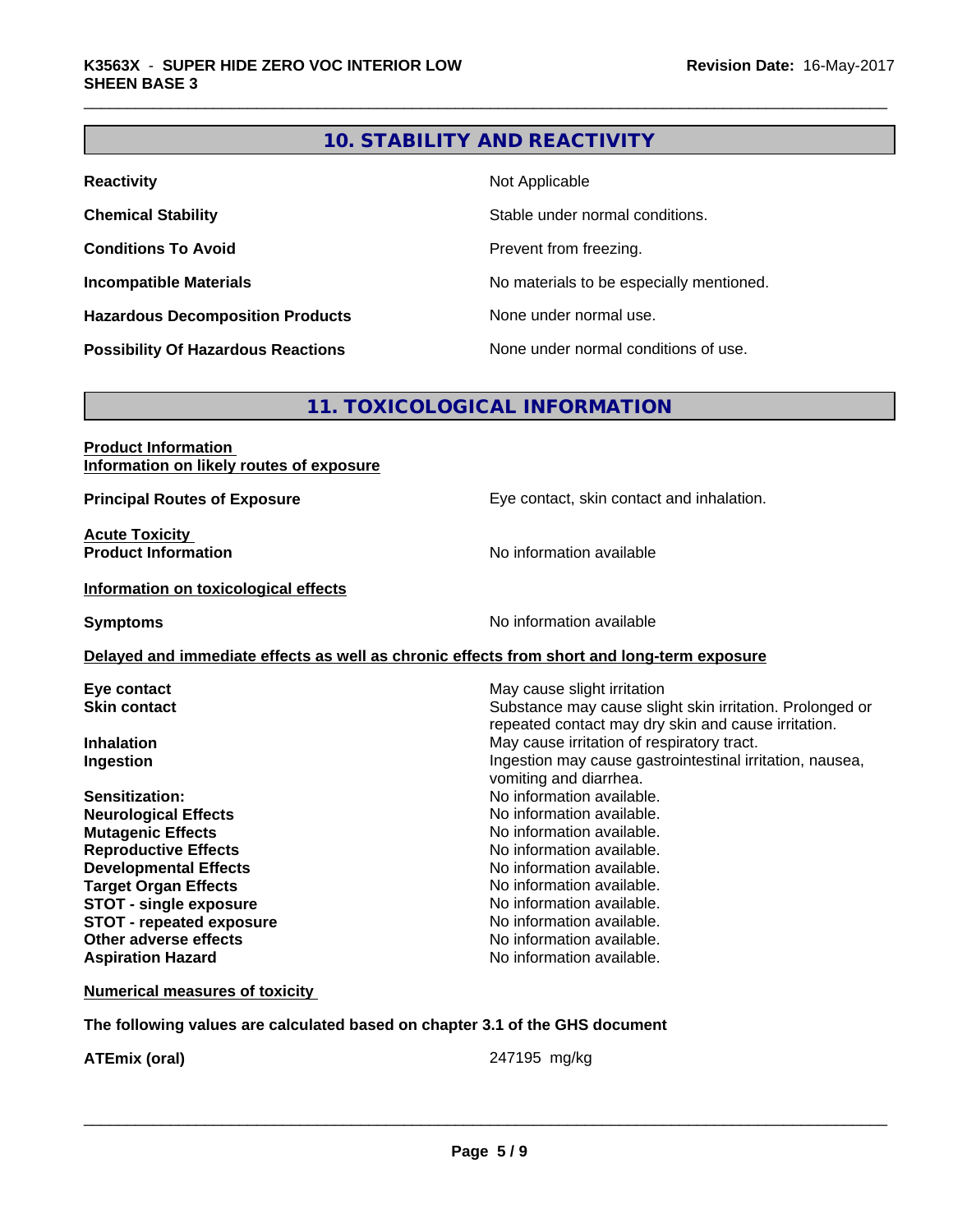#### **Component**

Titanium dioxide LD50 Oral: > 10000 mg/kg (Rat)

#### **Chronic Toxicity**

#### **Carcinogenicity**

*The information below indicateswhether each agency has listed any ingredient as a carcinogen:.*

| <b>Chemical Name</b>          | <b>IARC</b>                     | <b>NTP</b> |
|-------------------------------|---------------------------------|------------|
|                               | 2B<br>Possible Human Carcinogen |            |
| l ma<br>⊧dioxide<br>I itanium |                                 |            |

• Although IARC has classified titanium dioxide as possibly carcinogenic to humans (2B), their summary concludes: "No significant exposure to titanium dioxide is thought to occur during the use of products in which titanium dioxide is bound to other materials, such as paint."

#### **Legend**

IARC - International Agency for Research on Cancer NTP - National Toxicity Program OSHA - Occupational Safety & Health Administration

**12. ECOLOGICAL INFORMATION**

## **Ecotoxicity Effects**

The environmental impact of this product has not been fully investigated.

#### **Product Information**

#### **Acute Toxicity to Fish**

No information available

#### **Acute Toxicity to Aquatic Invertebrates**

No information available

#### **Acute Toxicity to Aquatic Plants**

No information available

#### **Persistence / Degradability**

No information available.

#### **Bioaccumulation / Accumulation**

No information available.

#### **Mobility in Environmental Media**

No information available.

#### **Ozone**

No information available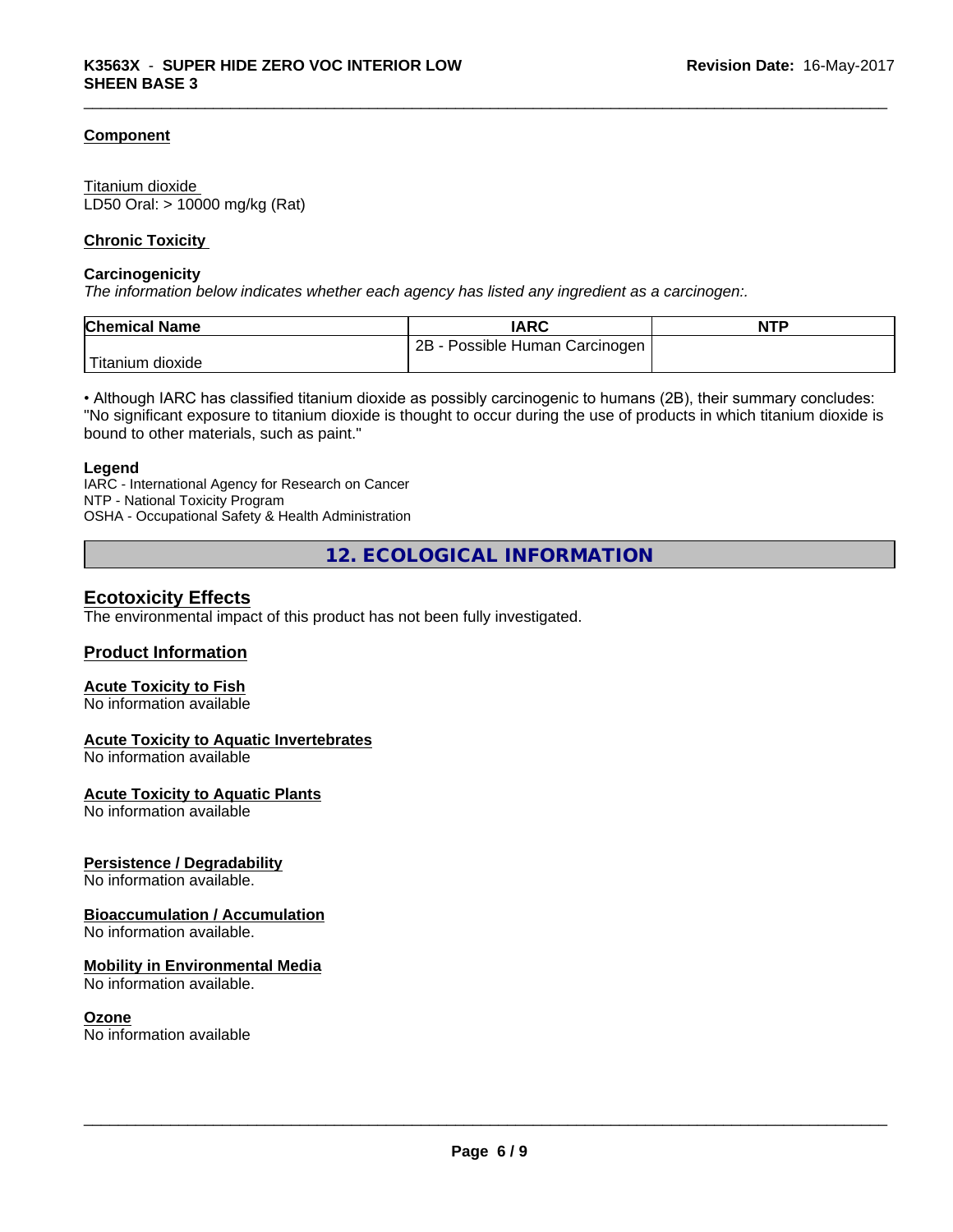#### **Component**

#### **Acute Toxicity to Fish**

Titanium dioxide  $LC50:$  > 1000 mg/L (Fathead Minnow - 96 hr.)

#### **Acute Toxicity to Aquatic Invertebrates**

No information available

#### **Acute Toxicity to Aquatic Plants**

No information available

# **13. DISPOSAL CONSIDERATIONS**

Waste Disposal Method **Dispose of in accordance with federal, state, provincial,** and local regulations. Local requirements may vary, consult your sanitation department or state-designated environmental protection agency for more disposal options.

## **14. TRANSPORT INFORMATION**

**TDG** Not regulated

**ICAO / IATA** Not regulated

**IMDG / IMO** Not regulated

# **15. REGULATORY INFORMATION**

#### **International Inventories**

**TSCA: United States** Yes - All components are listed or exempt. **DSL: Canada** Yes - All components are listed or exempt.

# **National Pollutant Release Inventory (NPRI)**

#### **NPRI Parts 1- 4**

This product contains the following Parts 1-4 NPRI chemicals:

*None*

#### **NPRI Part 5**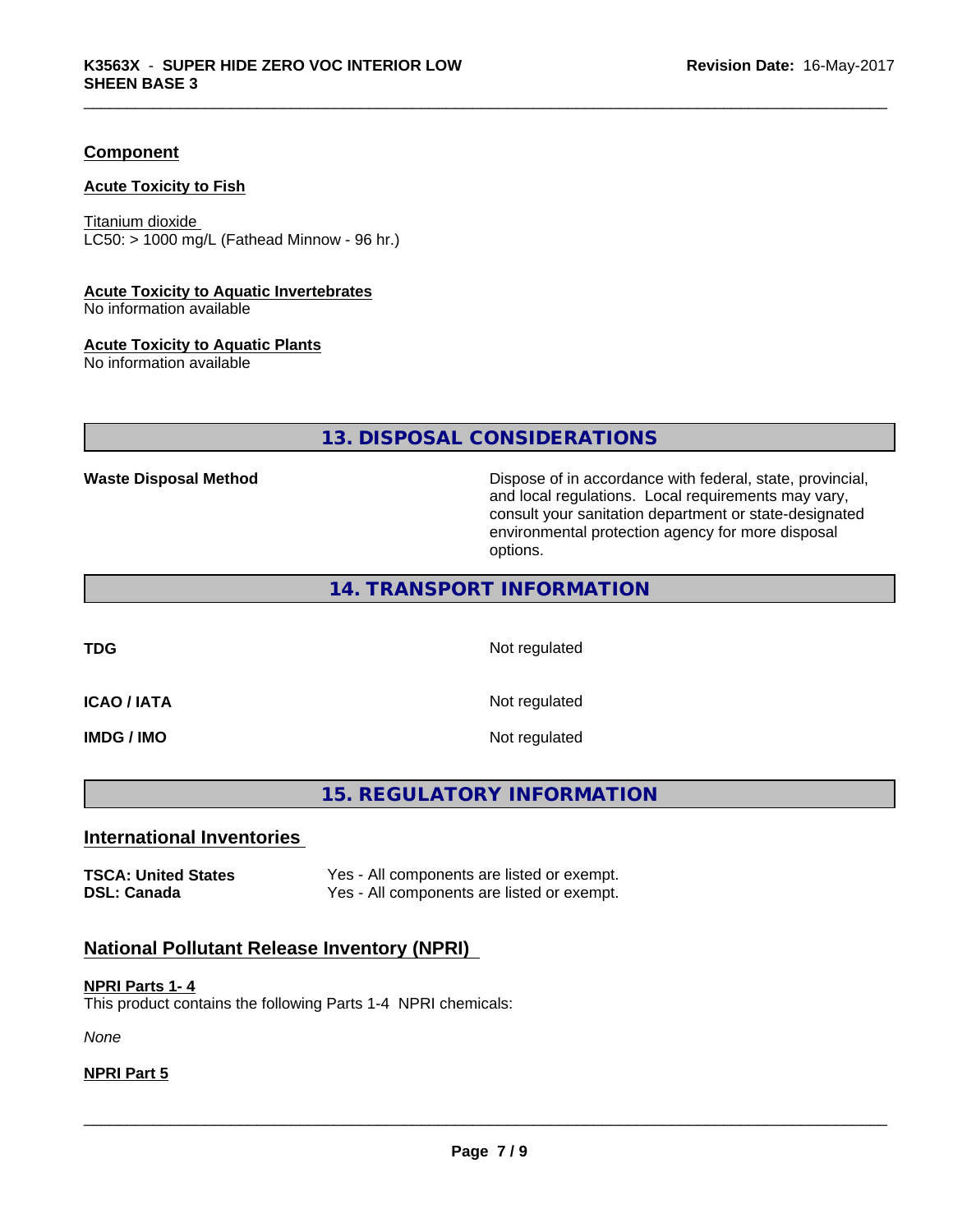This product contains the following NPRI Part 5 Chemicals:

#### *None*

#### **WHMIS Regulatory Status**

This product has been classified in accordance with the hazard criteria of the Hazardous Products Regulations (HPR) and the SDS contains all the information required by the HPR.

| 16. OTHER INFORMATION                                                                                                                         |                                                    |                        |                      |          |
|-----------------------------------------------------------------------------------------------------------------------------------------------|----------------------------------------------------|------------------------|----------------------|----------|
| HMIS -                                                                                                                                        | Health: 1                                          | <b>Flammability: 0</b> | <b>Reactivity: 0</b> | $PPE: -$ |
| <b>HMIS Legend</b>                                                                                                                            |                                                    |                        |                      |          |
| 0 - Minimal Hazard                                                                                                                            |                                                    |                        |                      |          |
| 1 - Slight Hazard                                                                                                                             |                                                    |                        |                      |          |
| 2 - Moderate Hazard                                                                                                                           |                                                    |                        |                      |          |
| 3 - Serious Hazard                                                                                                                            |                                                    |                        |                      |          |
| 4 - Severe Hazard                                                                                                                             |                                                    |                        |                      |          |
| * - Chronic Hazard                                                                                                                            |                                                    |                        |                      |          |
| X - Consult your supervisor or S.O.P. for "Special" handling instructions.                                                                    |                                                    |                        |                      |          |
| Note: The PPE rating has intentionally been left blank. Choose appropriate PPE that will protect employees from the hazards the material will |                                                    |                        |                      |          |
|                                                                                                                                               | present under the actual normal conditions of use. |                        |                      |          |

*Caution: HMISÒ ratings are based on a 0-4 rating scale, with 0 representing minimal hazards or risks, and 4 representing significant hazards or risks. Although HMISÒ ratings are not required on MSDSs under 29 CFR 1910.1200, the preparer, has chosen to provide them. HMISÒ ratings are to be used only in conjunction with a fully implemented HMISÒ program by workers who have received appropriate HMISÒ training. HMISÒ is a registered trade and service mark of the NPCA. HMISÒ materials may be purchased exclusively from J. J. Keller (800) 327-6868.*

**WARNING!** If you scrape, sand, or remove old paint, you may release lead dust. LEAD IS TOXIC. EXPOSURE TO LEAD DUST CAN CAUSE SERIOUS ILLNESS, SUCH AS BRAIN DAMAGE, ESPECIALLY IN CHILDREN. PREGNANT WOMEN SHOULD ALSO AVOID EXPOSURE.Wear a NIOSH approved respirator to control lead exposure. Clean up carefully with a HEPA vacuum and a wet mop. Before you start, find out how to protect yourself and your family by logging onto Health Canada @ http://www.hc-sc.gc.ca/ewh-semt/contaminants/lead-plomb/asked\_questions-questions\_posees-eng.php.

| <b>Prepared By</b>         | <b>Product Stewardship Department</b><br>Benjamin Moore & Co.<br>101 Paragon Drive<br>Montvale, NJ 07645<br>855-724-6802 |
|----------------------------|--------------------------------------------------------------------------------------------------------------------------|
| <b>Revision Date:</b>      | 16-May-2017                                                                                                              |
| <b>Reason For Revision</b> | Not available                                                                                                            |

#### **Disclaimer**

The information contained herein is presented in good faith and believed to be accurate as of the effective date shown above. This information is furnished without warranty of any kind. Employers should use this information only as a **supplement to other information gathered by them and must make independent determination of suitability and** completeness of information from all sources to assure proper use of these materials and the safety and health of employees. Any use of this data and information must be determined by the user to be in accordance with applicable